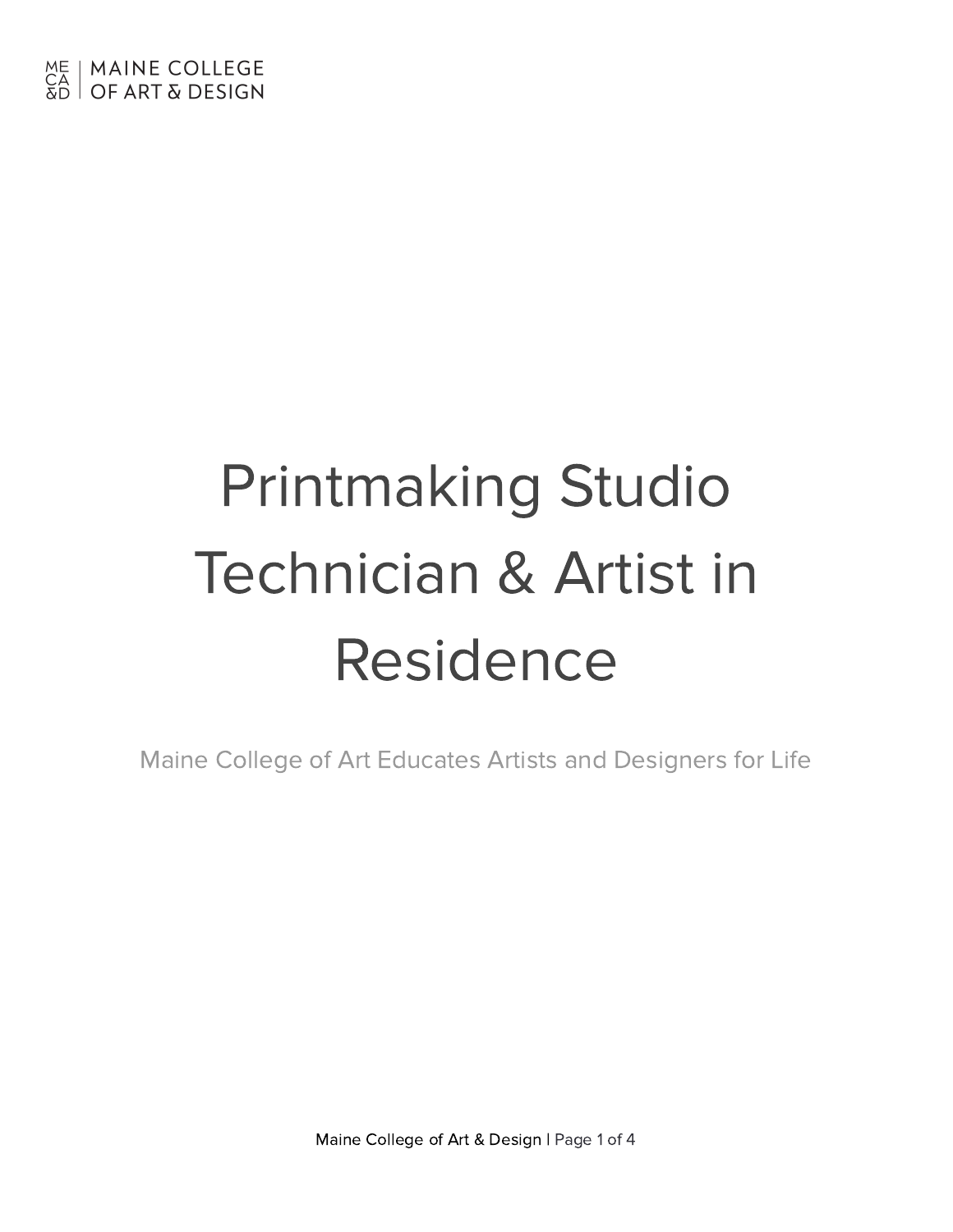# ME | MAINE COLLEGE<br>CA | OF ART & DESIGN

### Position Overview

The Printmaking Studio Technician in MECA&D's Printmaking Department supports and helps maintain MECA&D's facilities in intaglio; silkscreen; relief; book arts including letterpress; stone and plate lithography; ink-jet printing, as well as assisting faculty and students in printmaking classes. As Artist-in-Residence the incumbent will enrich the printmaking culture/community by taking active advantage of 24/7 access to a personal studio and all printmaking facilities, along with studio visits, mentoring, networking, exhibition opportunities, and an optional speaking engagement. Also accessible: Riso printing, laser cutting; 3-D printing; vinyl cutting and CNC routing housed in adjacent space. Maine College of Art & Design recognizes that diversity is integral to the academic experience and strives to foster an inclusive culture defined by respect, equity and social responsibility. All employees are expected to actively support these values.

### The Successful Candidate

To achieve success in this role, it will require:

- Supervise and maintain all printmaking facilities and equipment;
- Provide technical training and course assistance to faculty and students as needed;
- Supervise and manage student workers;
- Inventory and order supplies for current and upcoming semesters;
- Maintain departmental budget in collaboration with department chair;
- Facilitate the sale of printmaking materials to students as needed;
- Liaison with facilities, faculty and staff around environmental health and safety protocols, attend training as necessary and uphold department EPA and OSHA regulations for the department;
- Assist with printing or otherwise supporting projects by/with Visiting Artists as desired.

### Qualifications, Experience, Abilities

#### QUALIFICATIONS

● Bachelor's degree or equivalent experience required.

#### EXPERIENCE

- Extensive printmaking knowledge/emphasis;
- Strong technical skills relating to lithography, etching, relief, screenprinting, monoprint, and letterpress printing;
- Experience in operating and maintaining print shop equipment and tools;

#### SKILLS AND ABILITIES

- Organizational skills to ensure all areas of the studio are maintained as needed;
- Communication skills that facilitate providing direction to others on how to safety use and the studio equipment;
- Creative problem solving;
- Desire to work closely with a diverse range of students and faculty.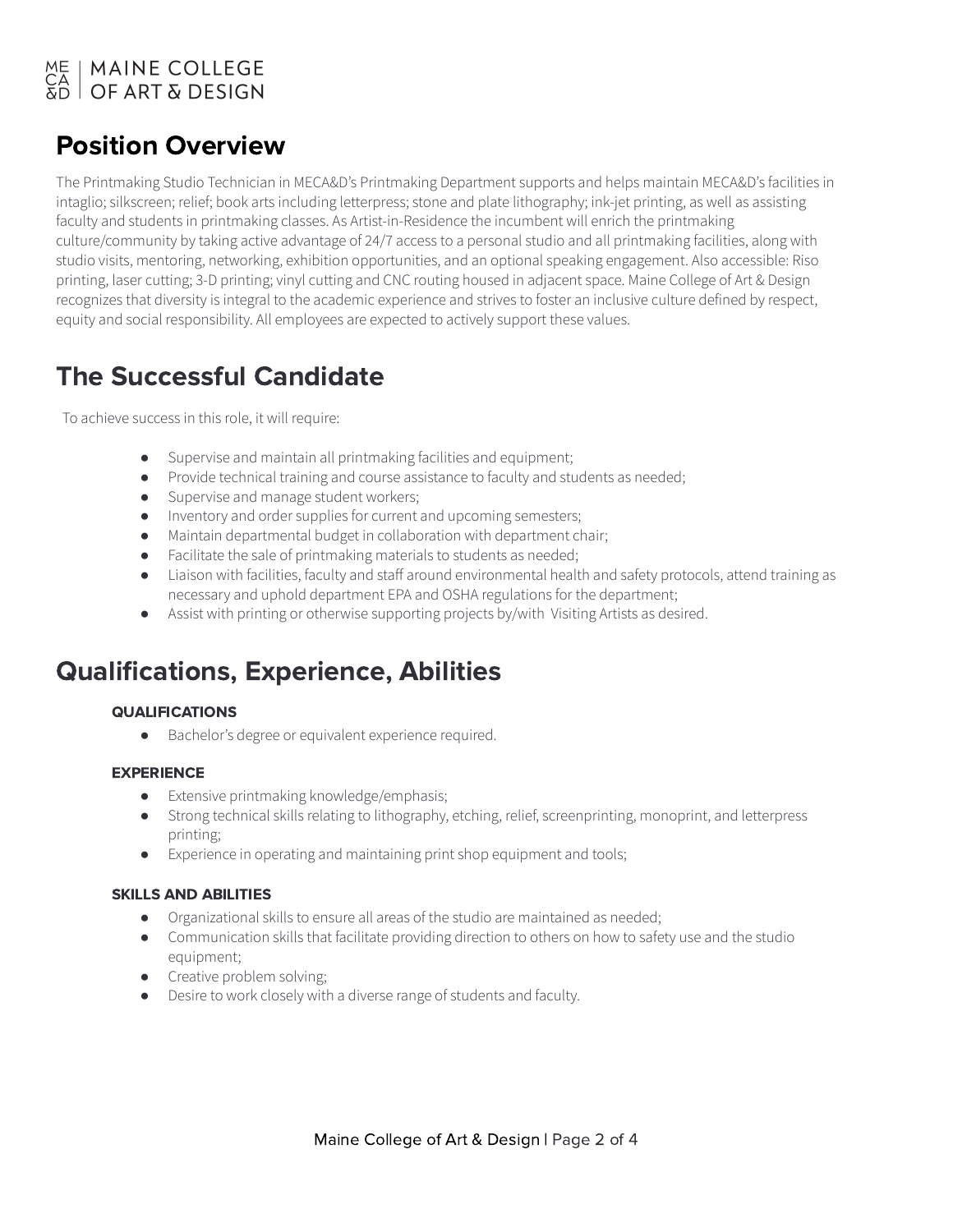# ME | MAINE COLLEGE<br>CA | OF ART & DESIGN

### The Institution

Maine College of Art & Design is an independent college of art and design located in the center of the thriving arts district of Portland, Maine. Established in 1882, the College currently enrolls approximately 550 students, the majority of whom are in the undergraduate program. About 1,000 students take classes through MECA&D's Continuing Studies Program annually. MECA&D's Joanne Waxman Library is an important resource of art and design oriented books and periodicals for the region. The Institute of Contemporary Art at MECA&D is a vibrant site for the exhibition of contemporary art.

MECA&D is characterized by its intimate learning community, its interdisciplinary nature and the breadth of its programs. It confers the degrees of Bachelor of Fine Arts in eleven majors, Master of Fine Arts in Studio Art, Master of Arts in Teaching, and the Salt Graduate Certificate in Documentary Studies. Our goal at MECA&D is to teach each student how to transform aspirations and values into a creative practice that serves as the foundation for a lifelong pursuit of personal and professional goals.

Maine College of Art & Design is accredited by the New England Commission of Higher Education (NECHE) and the National Association of Schools of Art and Design (NASAD). The College's accreditation status with both agencies was renewed in 2016.

### Strategic Direction

MECA&D's seven-year strategic (2020-2027) plan builds on our historic positioning in Portland's arts district, a shared strategic vision, and proven ability to embrace change.

### **Strategic Plan Priorities**

#### 1. Broaden Our Reach: Online and Distance Learning

Charge: MECA&D will develop a strategy to effectively enter the online and distance learning marketplace in order to expand our audience of learners and generate additional revenue streams.

#### 2. Develop a Culture of Social Change, Racial Justice, and Equity

Charge: MECA&D's commitment to Social Change, Racial Justice, and Inclusion will inform all aspects of the College. We believe placing these values at the forefront of our work cultivates artists who are true agents of change and connects our community to the world in meaningful ways.

#### 3. Academic Excellence

Charge: MECA&D will cultivate the highest standards in teaching and learning in art, design, and media, and will be recognized for its students' cultural contributions. The College will be known as an educational leader in the programs it offers, creating and continually improving a relevant, culturally inclusive, and distinctive curriculum that enables students to reach their potential in an ever-changing world.

Recognizing a rapidly evolving and increasingly challenging higher education landscape, the College will create additional programs and educational pathways to attract learners beyond its traditional region and age group: this includes professional, mid-career and continuing learners.

### 4. Create a Living and Learning Center

Charge: MECA&D will develop a new Living and Learning Center that reflects the College's mission to provide students with the resources and support necessary to pursue their education successfully. Building on MECA&D's historic role as the creative anchor of Portland, the new Center will expand MECA&D's footprint and identity within Portland and will provide a destination and hub for community activity and engagement.

### Maine College of Art & Design | Page 3 of 4